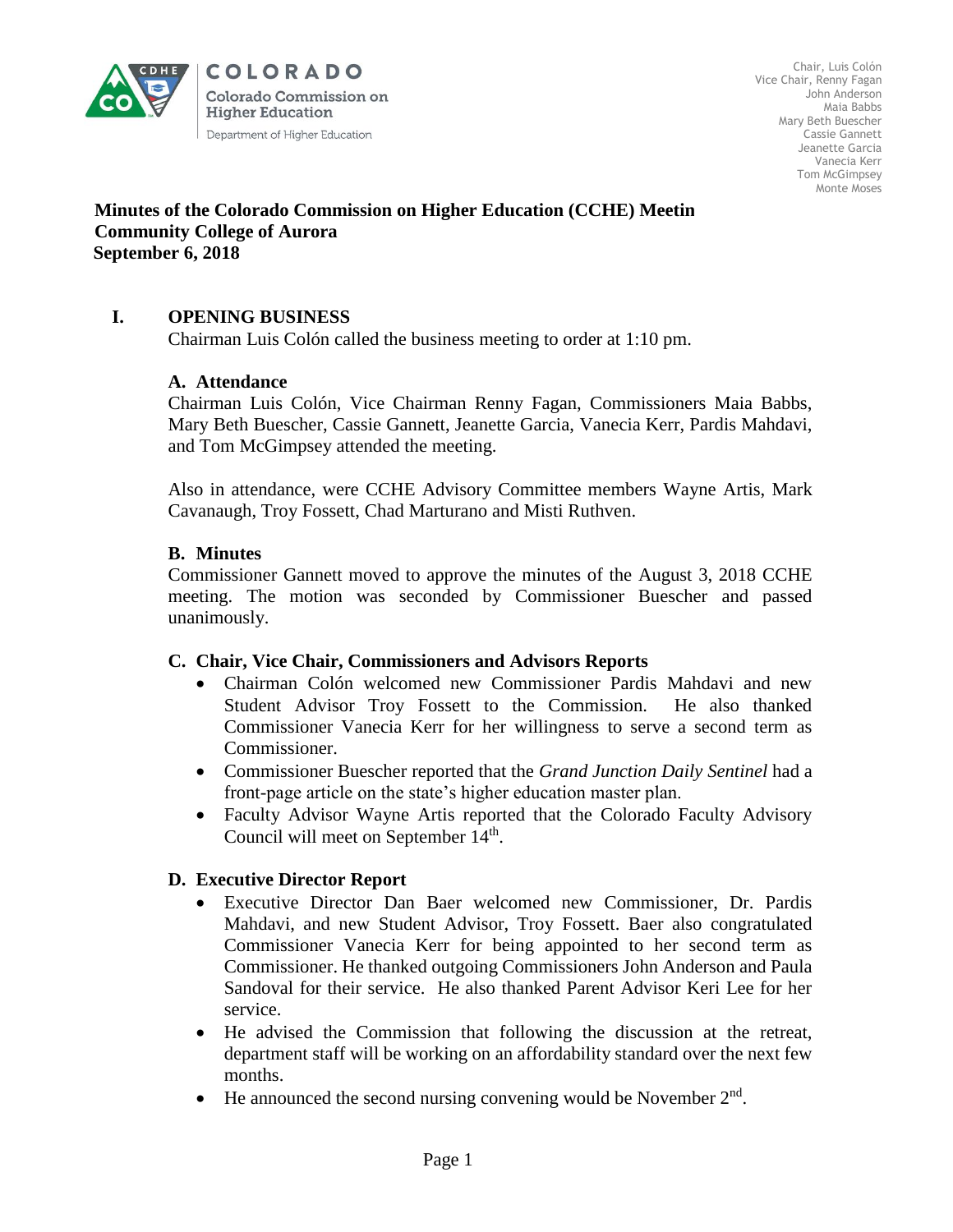- Executive Director Baer reported that the Governor determined K-12 expenses are not permitted uses of 529 plans for the purposes of Colorado tax deductions. This is an issue that surfaced with the federal tax changes back in February.
- At the August  $23<sup>rd</sup>$  CEO meeting there are discussions about the 44 percent presentation, College Application Month (the CEO's were challenged to waive college applications fees on October  $30<sup>th</sup>$ ), the Education Leadership Council and legal support for DACA students.
- Executive Director Baer reminded the Commission that the funding source for College in Colorado (CIC) has ended. The Colorado Workforce Development Council has provided an "administrative home" for a CIC task force. The department issued a "Request for Information" to try to identify potential partners and learn what other platforms/resources are out there. August 31<sup>st</sup> was the deadline and is currently reviewing two proposals.

# **II. Master Plan Progress**

### **Community College of Aurora's Implementation of Master Plan Goal 1: Increase Credential Completion and Goal 2: Erase Equity Gaps –**

Dr. Betsy Oudenhoven, President, Community College of Aurora; Dr. Tricia Johnson, Vice President for Academic Affairs; Tamara White, Associate Vice President for Student Affairs; Quill Phillips, Special Assistant to the President for Inclusive Excellence; Chris Tombari, Dean of Liberal Arts.

President Oudenhoven and her staff gave a presentation to the Commission about how the Community College of Aurora is advancing the state master plan goals, highlighting their equity and inclusivity programs and their work on Guided Pathways.

### **III. Consent Items**

- **A. FY2019-20 Student Budget Parameters –** Emily Burns and Emma Fedorchuk
- **B. Degree Authorization Act: Southwestern Assemblies of God University– Request for Authorization as a Seminary/Religious Training Institution –** Heather DeLange

 Commissioner McGimpsey moved to approve consent items A and B. The motion was seconded by Commissioner Buescher and unanimously passed.

#### **IV. Discussion Items**

#### **A. Proposed Additions to CCHE Policy I, Part N: Process to Seek a Concurrent Enrollment Service Area Exception** – Dr. Kim Poast

Dr. Poast, Chief Academic Affairs and Student Success Officer, presented this discussion item regarding proposed changes to Commission Policy I, N: Service Areas of Colorado Public Institutions of Higher Education. Dr. Poast noted that this proposed change would only apply to Concurrent Enrollment programs to adhere to the statutory requirements of HB 18-1052, which requires that the Department develop a service area exception so that local education providers may access specific courses and programs, even if the institution of higher education within their designated service area will not or cannot offer the program. This policy does not apply to institutions that have a statewide service area, private institutions or extended studies programs. Dr. Poast noted that the Department has consulted with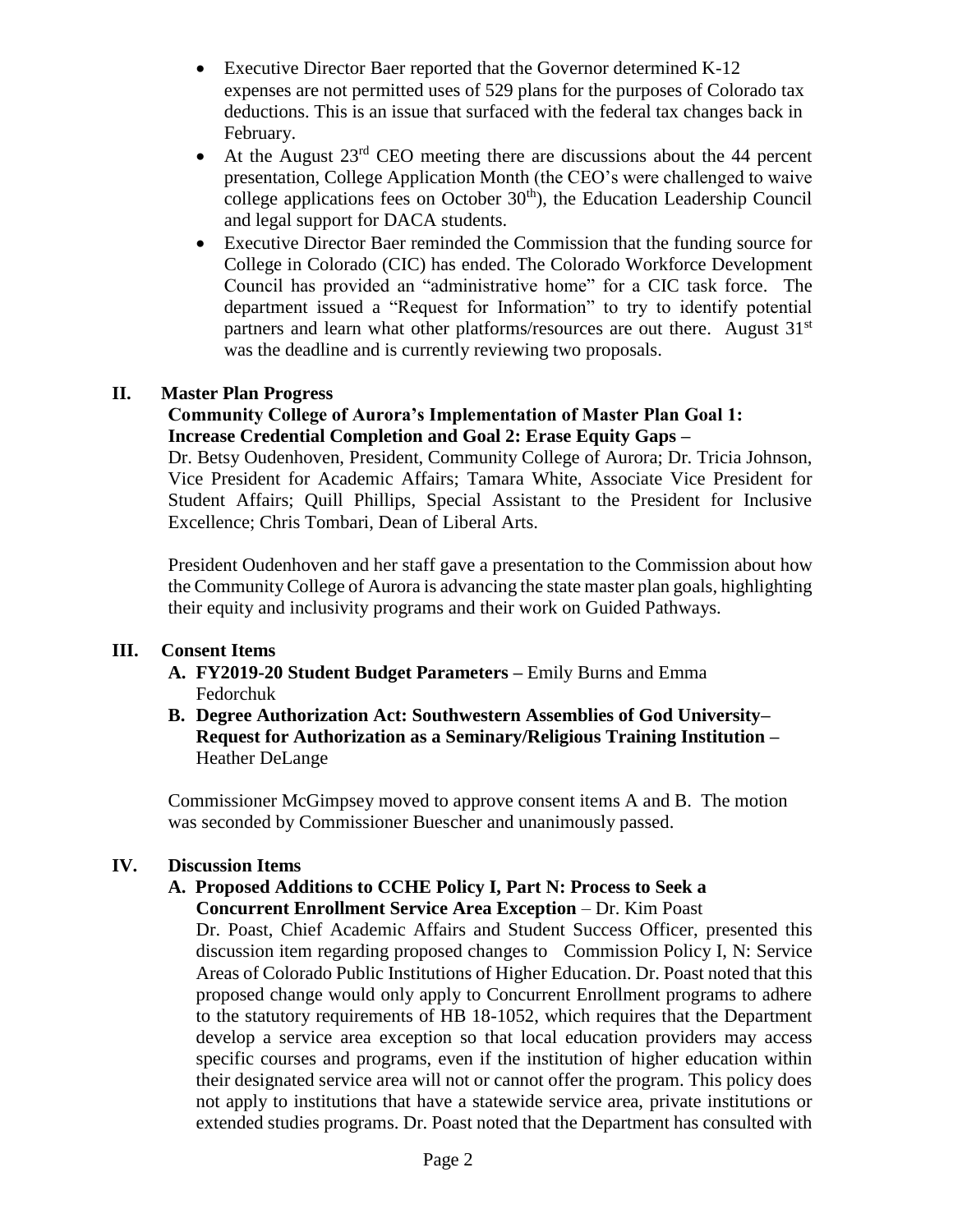the Concurrent Enrollment Advisory Board (CEAB), the Colorado Community College System (CCCS), the Colorado Department of Education (CDE) and the chief executive officers to add a new section and develop an exception process. The Department intends to solicit feedback from both Academic Council and GE council in the near future. The Department has received some feedback, which is currently being considered in the policy. Dr. Poast noted that this service area exception is not intended to address issues of the cost of courses, or teacher qualifications, and is only intended to address issues of program/course availability. Commissioner Garcia noted that this policy will likely be helpful for districts who struggle to offer concurrent programs and have been running into barriers. This item will be an action item at the October 2018 CCHE meeting.

### **C. Degree Authorization Act: American Management and Technology School– Request for Provisional Authorization** – Heather DeLange

Ms. DeLange, Office of Private Postsecondary Education, presented a discussion item regarding the application for authorization from the American Management and Technology School (AMTS). AMTS is a new, start-up institution looking to establish its domicile in Colorado. Ms. DeLange explained the process that new institutions must go through and identified some challenges that start up institutions must face to obtain initial authorization and begin operation. Ms. DeLange invited representatives from the school to address the Commission. Dr. Sanjay Salunkhe provided the Commission with the reasons the team chose Colorado for its home location. Also present at the table were Dr. Opender Singh, Dr. Richards, and Chris Georgetti.

Commissioner McGimpsey expressed his concern regarding start up institutions having appropriate financial stability to sustain operations. He asked about the timeline for when the CCHE might see an action item for a vote on the authorization of American Management and Technology School. Ms. DeLange indicated that typically the action item would follow the discussion, however, staff could gather additional information related to the specific CCHE concerns.

Chairman Colón asked how Department staff envisions handling student complaints from students worldwide. Ms. DeLange explained the current options and procedure for student complaints and explained to the Chairman that with online education students may be located anywhere in the world.

Ms. DeLange explained that she would work with the representatives to obtain additional information to provide to the Commission at a future CCHE meeting.

#### **V. Presentation**

### A. Prosperity Denver Ballot Initiative for Higher Education – Lorii Rabinowitz, Denver Scholarship Foundation and Jim Chavez, Latin American Educational Foundation.

Ms. Rabinowitz and Mr. Chavez explained that Prosperity Denver is a ballot initiative to approve a dedicated funding stream to provide Denver residents with opportunities to attend a Colorado accredited public or nonprofit 2 or 4-year college, university, community college or technical school, which will be Funded by a .08% Denver sales tax (about a penny on a \$10 purchase) with a 12-year sunset.